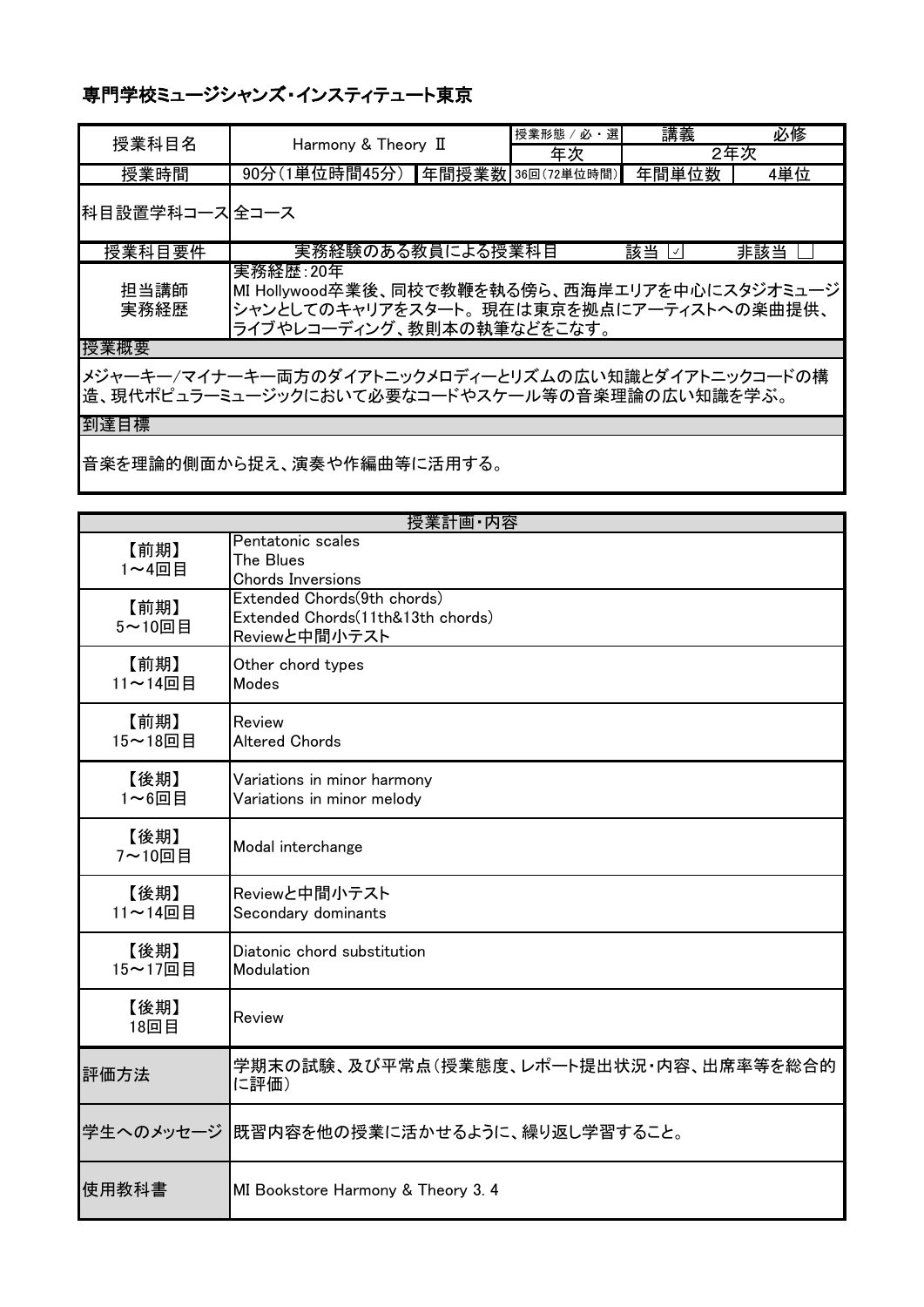| 授業科目名          | Ear Training II                                                                                                                      |  | 選<br>授業形態 / 必      | 講義    | 必修  |
|----------------|--------------------------------------------------------------------------------------------------------------------------------------|--|--------------------|-------|-----|
|                |                                                                                                                                      |  | 年次                 |       | 2年次 |
| 授業時間           | 90分(1単位時間45分)                                                                                                                        |  | ■年間授業数 36回(72単位時間) | 年間単位数 | 4単位 |
| 科目設置学科コース」全コース |                                                                                                                                      |  |                    |       |     |
| 授業科目要件         | 実務経験のある教員による授業科目                                                                                                                     |  |                    | 該当 図  | 非該当 |
| 担当講師<br>実務経歴   | 実務経歴:20年<br> MI Hollywood卒業後、同校で教鞭を執る傍ら、西海岸エリアを中心にスタジオミュージ <br> シャンとしてのキャリアをスタート。現在は東京を拠点にアーティストへの楽曲提供、<br>ライブやレコーディング、教則本の執筆などをこなす。 |  |                    |       |     |
| 授業概要           |                                                                                                                                      |  |                    |       |     |

ダイアトニックで構成される音楽を相対音感を使って、聴き取り分析する。

#### 到達目標

ダイアトニックのメジャーキー/マイナーキー両方におけるメロディー、コード、16分音符を含むリズムと3連 符やシャッフルを含むリズムを認識する聴音力の修得。

| 授業計画·内容       |                                                |  |  |
|---------------|------------------------------------------------|--|--|
| 【前期】          | 16th note rhythms                              |  |  |
| 1~5回目         | 16th note melody                               |  |  |
| 【前期】          | Minor scale variations                         |  |  |
| 6~10回目        | Reviewと中間小テスト                                  |  |  |
| 【前期】          | Minor scale harmonic variations                |  |  |
| 11~15回目       | Diatonic 7th chords                            |  |  |
| 【前期】          | Diatonic 7th chord progressions                |  |  |
| 16~18回目       | Review                                         |  |  |
| 【後期】          | Pentatonic scale melody                        |  |  |
| 1~5回目         | Blues scales, melody, and rhythm               |  |  |
| 【後期】          | Minor scale variations                         |  |  |
| $6 \sim 9$ 回目 | Natural minor melodies & Inverted triads       |  |  |
| 【後期】          | Minor melodies with rhythm & Blues Melodies    |  |  |
| 10~13回目       | Reviewと中間小テスト                                  |  |  |
| 【後期】          | Diatonic minor key triad progressions          |  |  |
| 14~16回目       | Minor key 7th chord progressions               |  |  |
| 【後期】          | Chords & Rhythm                                |  |  |
| 17~18回目       | Review                                         |  |  |
| 評価方法          | 学期末の試験、及び平常点(授業態度、レポート提出状況・内容、出席率等を総合的<br>に評価) |  |  |
|               | 学生へのメッセージ  既習内容を他の授業に活かせるように、繰り返し学習すること。       |  |  |
| 使用教科書         | MI Bookstore Ear Training 3. 4                 |  |  |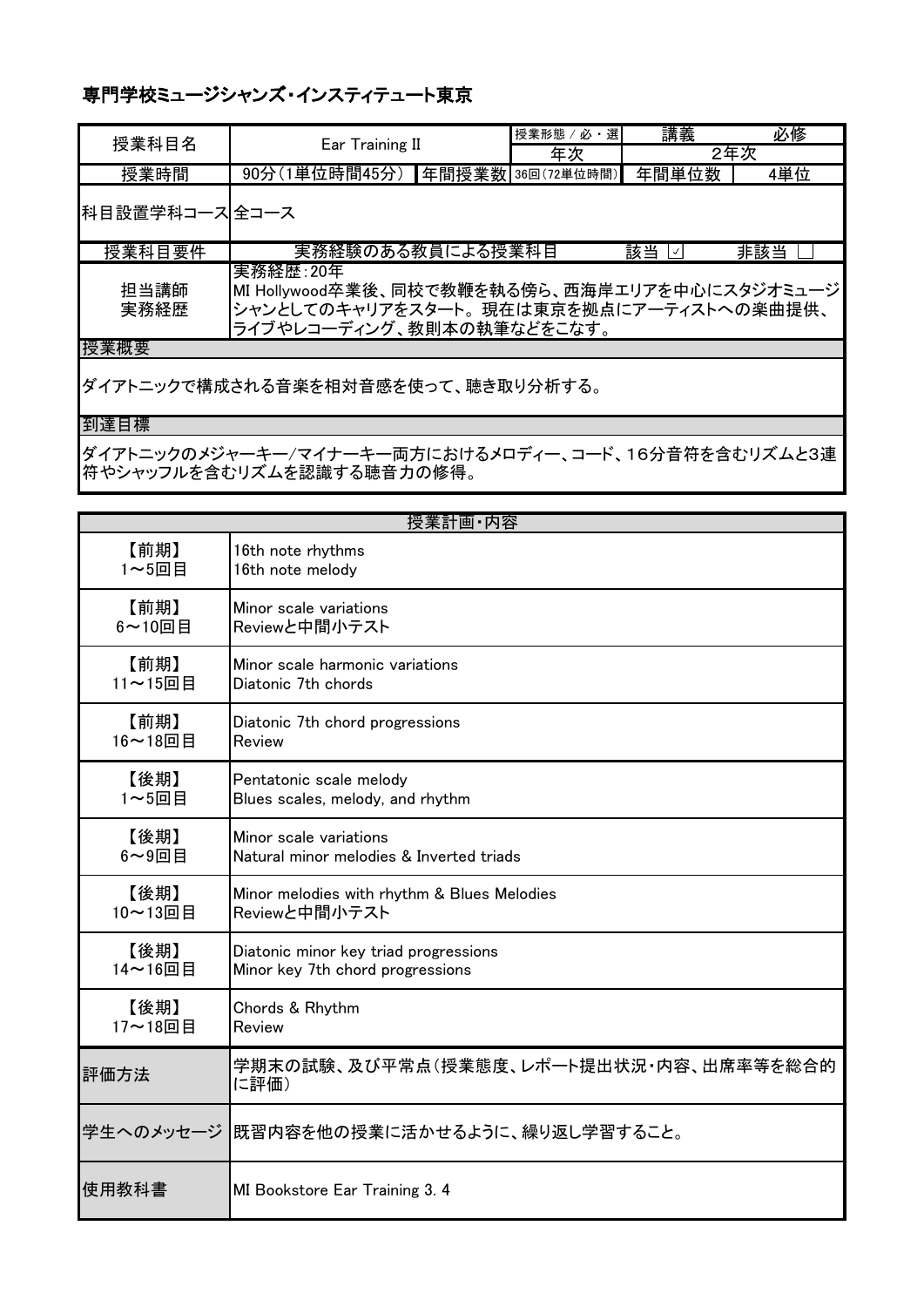| 授業科目名           | Reading (Drum) II                                                                            |  | ・選<br>授業形態 / 必 | 講義    | 必修  |
|-----------------|----------------------------------------------------------------------------------------------|--|----------------|-------|-----|
|                 |                                                                                              |  | 年次             |       | 2年次 |
| 授業時間            | 90分(1単位時間45分) 年間授業数 36回(72単位時間)                                                              |  |                | 年間単位数 | 4単位 |
| 科目設置学科コースドラムコース |                                                                                              |  |                |       |     |
| 授業科目要件          | 実務経験のある教員による授業科目                                                                             |  |                | 該当 ⊠  | 非該当 |
| 担当講師<br>実務経歴    | 実務経歴:20年。<br>斉藤和義、永井真理子、大江千里などのツアーサポートや佐藤寛之(元光GENJI)、<br>MASAKIなどさまざまなアーティストのレコーディングに携わっている。 |  |                |       |     |
| 授業概要            |                                                                                              |  |                |       |     |

譜面を読み書きする力を鍛える授業。スネアだけのシンプルなラインを読むところからスタートし、さまざま なアクセントとストロークを学び、セット全体のコンビネーションを身につけます。

到達目標

初見演奏を可能にするスキルを身に付ける

|                 | 授業計画·内容                                                                                                                                                                                                      |
|-----------------|--------------------------------------------------------------------------------------------------------------------------------------------------------------------------------------------------------------|
| 【前期】            | Basic Notatioin, Rhythmic Values, Eighth note Notation and Values, Single-Bar                                                                                                                                |
| 1~5回目           | Repeat Sings, Sixteen Note Notation and Values,                                                                                                                                                              |
| 【前期】            | D.C. al Fine, Note Values, Shared Beams, D.C. al Coda, Common Values, Common                                                                                                                                 |
| 6~10回目          | Eighth and 16th Pairings, D.C. al Coda(w/first and second endings)                                                                                                                                           |
| 【前期】            | Assigned Sticking Method, Duble Strokes, Note Values Review, Eighth-Note                                                                                                                                     |
| 11~15回目         | Tripletsd, Duration, Sustain and Tied Notes, Sequential Ties and Tiea Ubder Beams                                                                                                                            |
| 【前期】            | Dotted Notes and Rests, Practical Uses of Dotted Notes (and ties), 2/4 Time                                                                                                                                  |
| 16~18回目         | Signature, 3/4 Time Signature, Review                                                                                                                                                                        |
| 【後期】            | Phrasing, Moving aronund the Drum Set, Half and Quarter-Note Triplets, 16th-Note                                                                                                                             |
| 1~5回目           | Triplets, 6/8 Time Signature, Reading 16th-Notes in 6/8                                                                                                                                                      |
| 【後期】            | 16th Triplets & Swung 16th-Note, Hand-to-Hand 16th Figures, Hand-to-Hand Drum                                                                                                                                |
| 6~10回目          | set Application, Right-Hand Lead Application, Hand-to-Hand Triplet Figures                                                                                                                                   |
| 【後期】<br>11~15回目 | Drum set Application, Right-Hand Lead Application, Eighth-Note Reading Over<br>Ostianto, 16th-Note Reading Over Ostianto, Triplets Mixed with Eighth and 16th<br>Notes, Right-Hand Lead Drum set Application |
| 【後期】<br>16~18回目 | Four-Bar Reggae patterns, Over-the-Bar Rhthmic Patterns, Note Length:<br>Short/Long, Hand-to-Hand 16th Triplet Figures, Hand-to-Hnad Drum Set<br>Application, 16th-Note Triplet Ostinato, Review             |
| 評価方法            | 学期末の試験、及び平常点(授業態度、レポート提出状況・内容、出席率等を総合的<br>に評価)                                                                                                                                                               |
|                 | 学生へのメッセージ  既習内容を他の授業に活かせるように、繰り返し学習すること。                                                                                                                                                                     |
| 使用教科書           | MI Bookstore Drum Reading 1, 2                                                                                                                                                                               |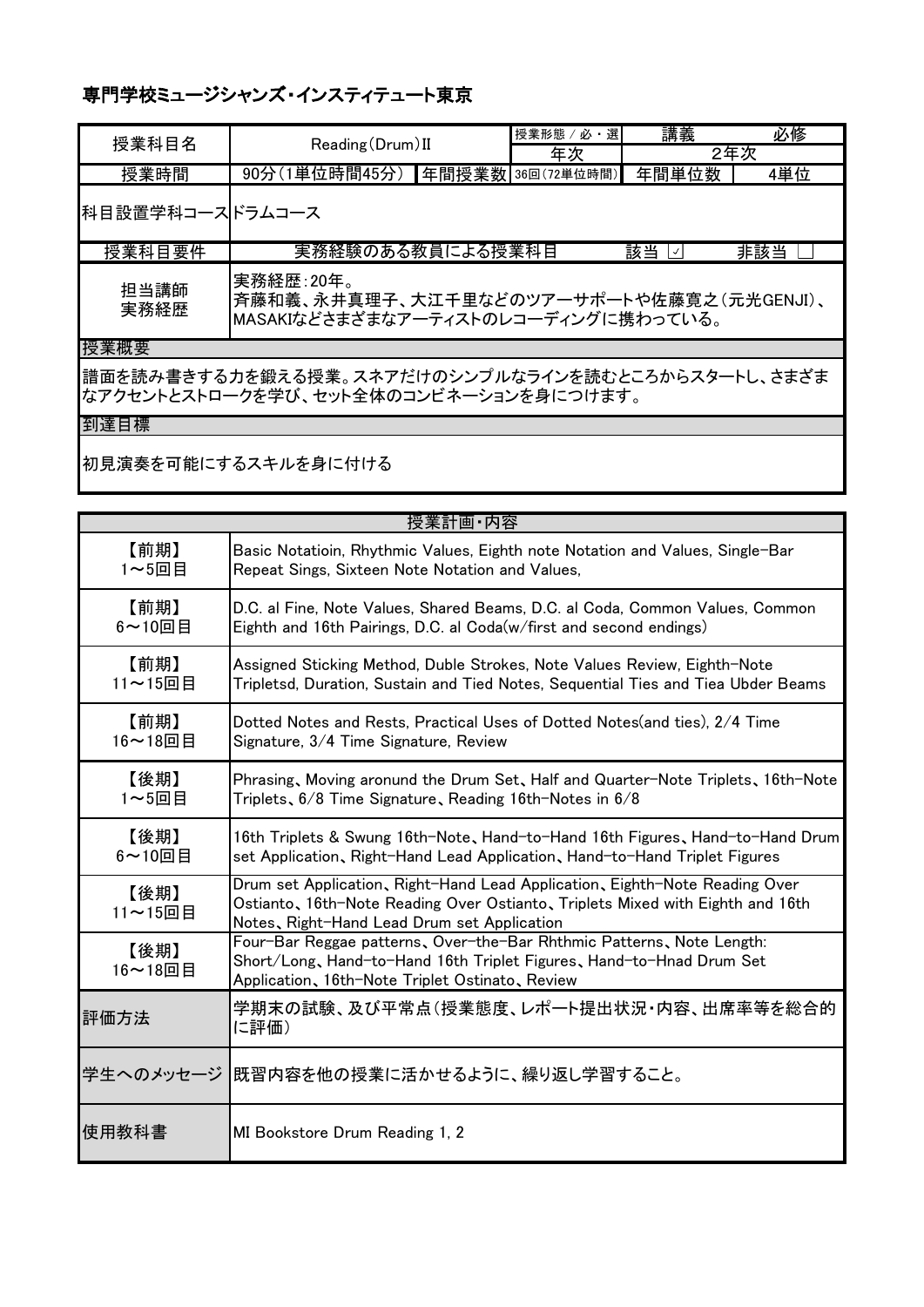| 授業科目名           | Technique (Drum) II                                                                                                                  |  | 授業形態 / 必·選        | 実習    | 必修  |
|-----------------|--------------------------------------------------------------------------------------------------------------------------------------|--|-------------------|-------|-----|
|                 |                                                                                                                                      |  | 年次                |       | 2年次 |
| 授業時間            | 90分(1単位時間45分)                                                                                                                        |  | 年間授業数 36回(72単位時間) | 年間単位数 | 2単位 |
| 科目設置学科コースドラムコース |                                                                                                                                      |  |                   |       |     |
| 授業科目要件          | 実務経験のある教員による授業科目                                                                                                                     |  |                   | 該当 國  | 非該当 |
| 担当講師<br>実務経歴    | 実務経歴:16年<br> MI TOKYO卒業後、TRICK BOXなど多くのバンドで活躍し、はたけ(シャ乱Q)、鮫島秀<br> 樹(ex.HOUND DOG)がプロデュースするガールズバンドの育成や多数アーティストの<br>レコーディング、ライブサポートを行う。 |  |                   |       |     |
| 고속 꾸는 10표 그는    |                                                                                                                                      |  |                   |       |     |

授業概要

ルーディメントを使い3連、6連、16分音符の中にリズムパターンとして入れるなどの応用を学ぶ。

到達目標

奇数音符など今までと違うテクニックの習得。

|                 | 授業計画·内容                                                                        |
|-----------------|--------------------------------------------------------------------------------|
| 【前期】            | Upstroke, Basic Independence, Double Stroke Roll, Accented Eighth Note         |
| 1~5回目           | Triplet,Rudimental Recall                                                      |
| 【前期】            | Single Paradiddle, Flam Accents, Coordinated Independence Exercises, Triplet   |
| $6$ ~10回目       | Study, Rudimental Recall                                                       |
| 【前期】<br>11~15回目 | Coordinated Independence, Rudimental Recall, Wrist Turn Exercise, Jazz Style   |
| 【前期】<br>16~18回目 | Rudimental Recall, Single Exercise, Coordinated Independence                   |
| 【後期】            | Accents to the Six-Stroke Roll, Over the Bar Groove Technique-1, 2, Accents    |
| 1~5回目           | within the Six-Stroke Roll, Closed Roll, Fill                                  |
| 【後期】            | Velocity and Endurance、Sextuplet Fill、Swiss Army Triplet Variations、Drum set   |
| 6~10回目          | application, Closed Triplet Rolls, Hybrid Rudiments                            |
| 【後期】            | The King Kong Groove, Basic Linear, Linear 16th Note, Paradiddle Inversions    |
| 11~15回目         | Revisited, Hand-Foot Patterns, Putting it All Together                         |
| 【後期】            | Displaced Grooves, Implied Metric Modulation, Metric Modulation, Developing an |
| 16~18回目         | Ostinato-Based Drum Solo、Drum Soloing、Reviwew                                  |
| 評価方法            | 学期末の試験、及び平常点(授業態度、レポート提出状況・内容、出席率等を総合的<br>に評価)                                 |
|                 | 学生へのメッセージ  既習内容を他の授業に活かせるように、繰り返し学習すること。                                       |
| 使用教科書           | MI Bookstore Drum Technique 3.4                                                |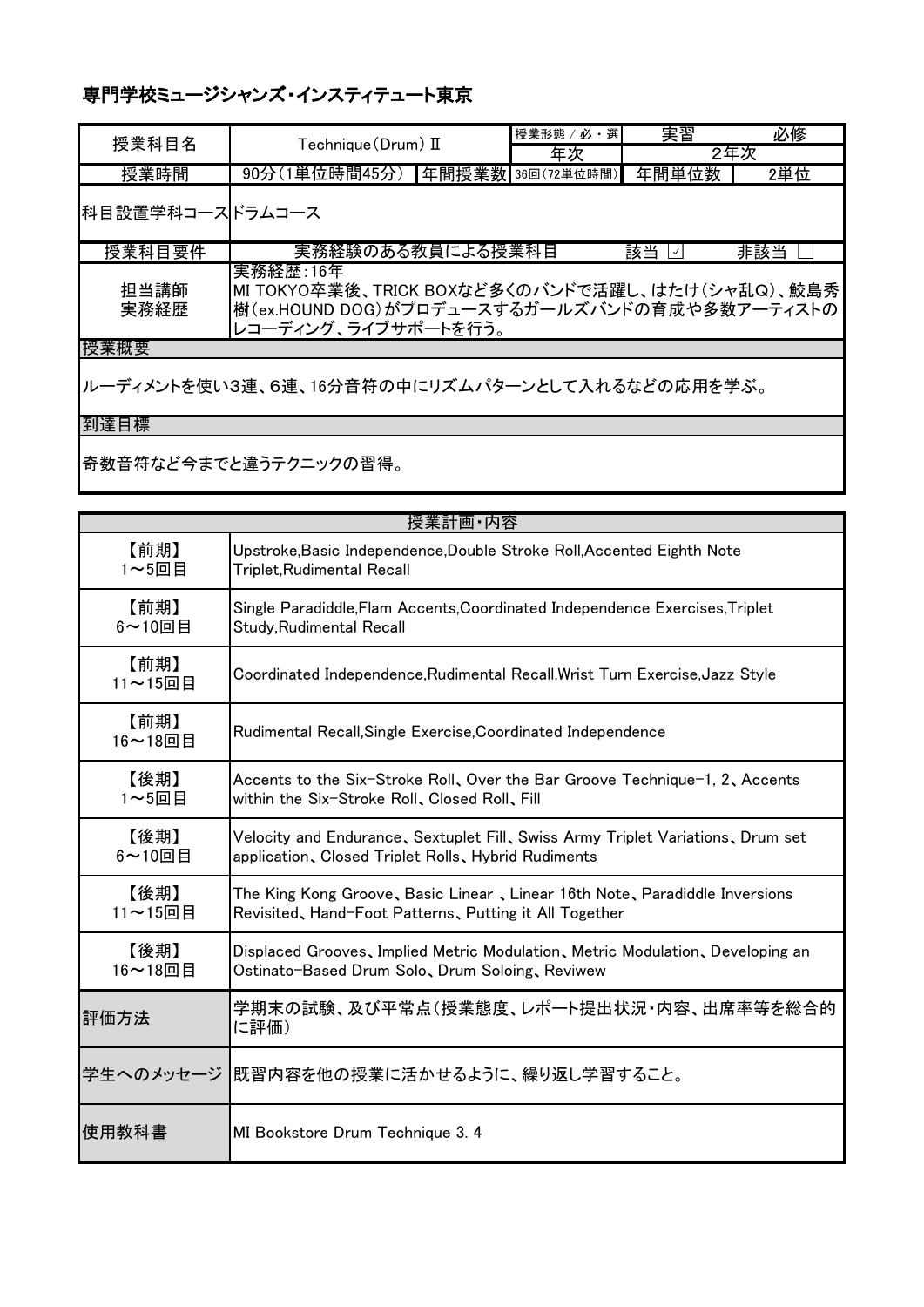| 授業科目名                                                             | Performance II (drum)                                                                          | 授業形態 / 必·選 | 実習       | 必修  |
|-------------------------------------------------------------------|------------------------------------------------------------------------------------------------|------------|----------|-----|
|                                                                   |                                                                                                | 年次         | 2年次      |     |
| 授業時間                                                              | 90分(1単位時間45分) 年間授業数 72回(144単位時間)                                                               |            | 年間単位数    | 4単位 |
| 科目設置学科コースドラムコース                                                   |                                                                                                |            |          |     |
| 授業科目要件                                                            | 実務経験のある教員による授業科目                                                                               |            | 該当<br>∃√ | 非該当 |
| 担当講師<br>実務経歴                                                      | 実務経歴:20年<br>SADS、地獄カルテット、SUNS OWLのドラマー。ドラム教則本、地獄のメカニカルト<br>レーニングフレーズの著者。黒夢、B'zなどさまざまなサポートも務める。 |            |          |     |
| 授業概要                                                              |                                                                                                |            |          |     |
| Prepクラスで、提示した楽曲を、バンド形態でパフォーマンスする。<br> 難易度は勿論の事、表現力や統率力を問われる実践的授業。 |                                                                                                |            |          |     |
| 到達目標                                                              |                                                                                                |            |          |     |

与えられた素材に対しての、各自のアプローチや表現力のアップ。 セッション等に於いても、慌てないプレイヤーへの成長。

|                 | 授業計画·内容                                        |
|-----------------|------------------------------------------------|
| 【前期】<br>1~10回目  | 前期課題曲:1~5                                      |
| 【前期】<br>11~20回目 | 前期課題曲:6~10                                     |
| 【前期】<br>21~30回目 | 前期課題曲:11~15                                    |
| 【前期】<br>31~36回目 | 前期課題曲:16~19                                    |
| 【後期】<br>1~10回目  | 後期課題曲:1~5                                      |
| 【後期】<br>11~20回目 | 後期課題曲:6~10                                     |
| 【後期】<br>21~30回目 | 後期課題曲:11~15                                    |
| 【後期】<br>31~36回目 | 後期課題曲: 16~19                                   |
| 評価方法            | 学期末の試験、及び平常点(授業態度、レポート提出状況・内容、出席率等を総合的<br>に評価) |
| 学生へのメッセージ       | 既習内容を他の授業にや自身の活動に活かせるように、繰り返し学習すること。           |
| 使用教科書           |                                                |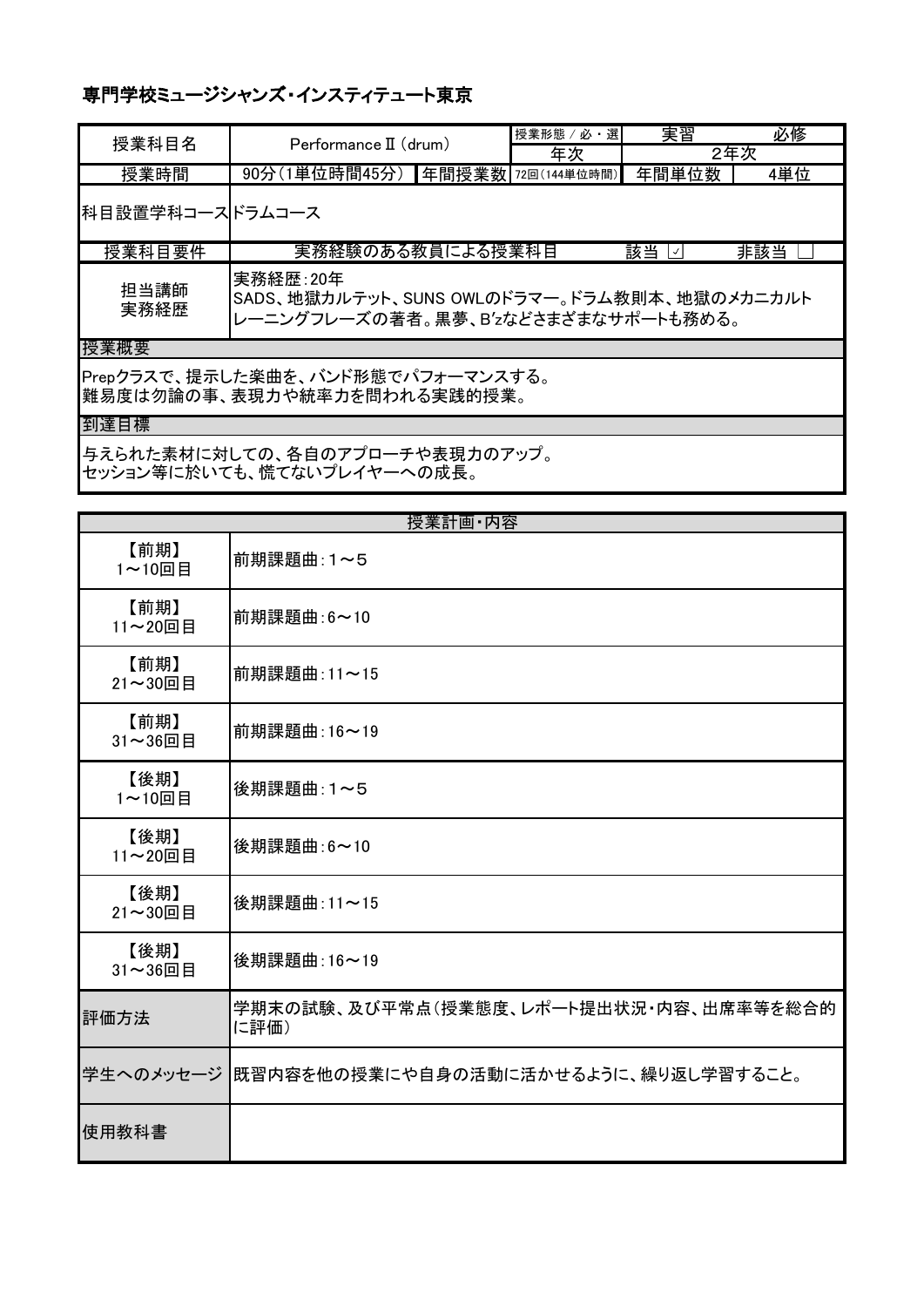| 授業科目名          | Live Playing Workshop II |  | ′必・選 <br>授業形態 /   | 実習       | 選択必修 |
|----------------|--------------------------|--|-------------------|----------|------|
|                |                          |  | 年次                | 2年次      |      |
| 授業時間           | 90分(1単位時間45分)            |  | 年間授業数 36回(72単位時間) | 年間単位数    | 2単位  |
| 科目設置学科コース」全コース |                          |  |                   |          |      |
| 授業科目要件         | 実務経験のある教員による授業科目         |  |                   | 該当<br>∣✓ | 非該当  |
| 担当講師<br>実務経歴   | 実務経歴:15年~20年             |  |                   |          |      |
| 授業概要           |                          |  |                   |          |      |

さまざまな音楽のスタイルやジャンル別に、課題曲を使った本番さながらのバンドアンサンブルの授業

到達目標

バンドアンサンブルの経験値を上げる。さまざまな音楽を身体に取り込む。

|                        | 授業計画·内容                                                                                                                                                                               |
|------------------------|---------------------------------------------------------------------------------------------------------------------------------------------------------------------------------------|
| 【前期】<br>1~5回目          | Funk, Soul, R&B, Jazz, Blues, JamSession, Fusioin, Rock Instrumental, HR/HM, Rock,<br>Classic Rock, POPS, J-POP, J-ROCK, Altanative Rock, Comtemporary Pop/Rockな<br>どの課題曲から週1回選んで出席する |
| 【前期】<br>$6$ ~10回目      | Funk, Soul, R&B, Jazz, Blues, JamSession, Fusioin, Rock Instrumental, HR/HM, Rock,<br>Classic Rock, POPS, J-POP, J-ROCK, Altanative Rock, Comtemporary Pop/Rockな<br>どの課題曲から週1回選んで出席する |
| 【前期】<br>11~15回目        | Funk, Soul, R&B, Jazz, Blues, JamSession, Fusioin, Rock Instrumental, HR/HM, Rock,<br>Classic Rock, POPS, J-POP, J-ROCK, Altanative Rock, Comtemporary Pop/Rockな<br>どの課題曲から週1回選んで出席する |
| 【前期】<br>16~18回目        | Funk, Soul, R&B, Jazz, Blues, JamSession, Fusioin, Rock Instrumental, HR/HM, Rock,<br>Classic Rock, POPS, J-POP, J-ROCK, Altanative Rock, Comtemporary Pop/Rockな<br>どの課題曲から週1回選んで出席する |
| 【後期】<br>$1 - 5$ 回目     | Funk, Soul, R&B, Jazz, Blues, JamSession, Fusioin, Rock Instrumental, HR/HM, Rock,<br>Classic Rock, POPS, J-POP, J-ROCK, Altanative Rock, Comtemporary Pop/Rockな<br>どの課題曲から週1回選んで出席する |
| 【後期】<br>$6 \sim 10$ 回目 | Funk, Soul, R&B, Jazz, Blues, JamSession, Fusioin, Rock Instrumental, HR/HM, Rock,<br>Classic Rock, POPS, J-POP, J-ROCK, Altanative Rock, Comtemporary Pop/Rockな<br>どの課題曲から週1回選んで出席する |
| 【後期】<br>11~15回目        | Funk, Soul, R&B, Jazz, Blues, JamSession, Fusioin, Rock Instrumental, HR/HM, Rock,<br>Classic Rock, POPS, J-POP, J-ROCK, Altanative Rock, Comtemporary Pop/Rockな<br>どの課題曲から週1回選んで出席する |
| 【後期】<br>16~18回目        | Funk, Soul, R&B, Jazz, Blues, JamSession, Fusioin, Rock Instrumental, HR/HM, Rock,<br>Classic Rock, POPS, J-POP, J-ROCK, Altanative Rock, Comtemporary Pop/Rockな<br>どの課題曲から週1回選んで出席する |
| 評価方法                   | 学期末の試験、及び平常点(授業態度、レポート提出状況・内容、出席率等を総合的<br>に評価)                                                                                                                                        |
|                        | 学生へのメッセージ  1年次に各科目で学んだ知識と技術を実践的に確認できる授業なので、活用しましょう                                                                                                                                    |
| 使用教科書                  | 講師が用意する譜面・歌詞                                                                                                                                                                          |